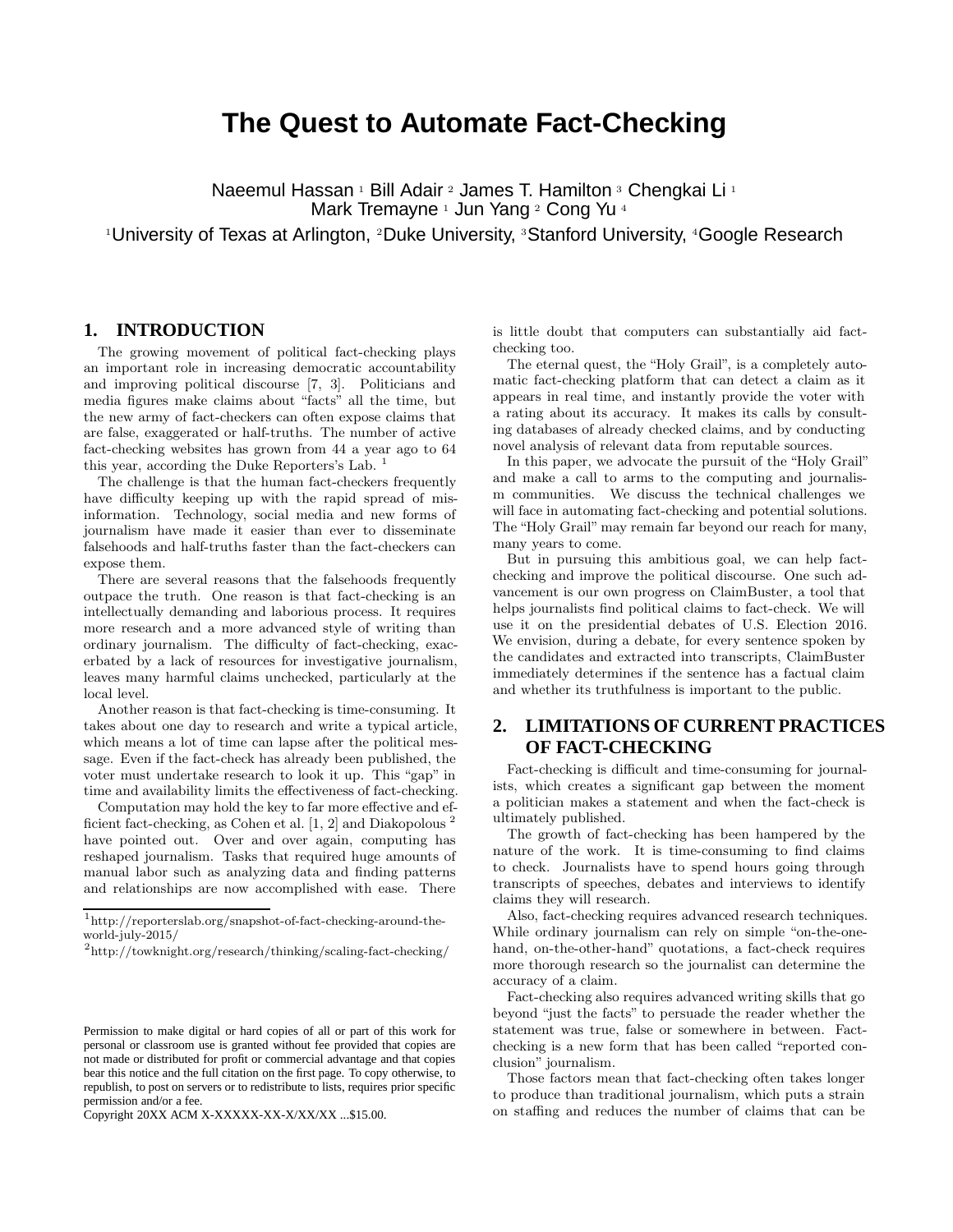checked. It also creates a time gap between the moment the statement was made and when the fact-check is ultimately published. That can take as little as 15 to 30 minutes for the most simple fact-check to a full day for a more typical one. A complicated fact-check can take two or more days. (By contrast, Leskovec, Backstrom and Kleinberg [6] found a meme typically moves from the news media to blogs in just 2.5 hours.)

For voters, that means a long gap between the politician's claim and a determination whether it was true. The voters don't get the information when they really need it. They must wait and look up on a fact-checking site to find out if the claim was accurate. This is one of several factors that emboldens politicians to keep repeating claims even when they are false.

Another limitation is the outdated nature of the fact-checkers' publishing platforms. Many fact-checking sites still use older content management systems built for newspapers and blogs that are are not designed in a modern style for structured journalism. This limits how well they can be used in computational projects.

# **3. THE "HOLY GRAIL"**

We should not be surprised if we can get very close but never reach the "Holy Grail". A fully automated fact-checker calls for fundamental breakthroughs in multiple fronts and, eventually, it represents a form of Artificial Intelligence (AI). As remote and intangible as AI may have appeared initially, though, in merely 60 years scientists have made leaps and bounds that profoundly changed our world forever. The quest for the "Holy Grail" of fact-checking will likewise drive us to constantly improve this important journalistic activity.

The Turing test [9] was proposed by Alan Turing as a way of gauging a machine's ability to exhibit artificial intelligence. Although heavily criticized, the concept has served well in helping advance the field. Similarly, we need explicit and tangible measures for assessing the ultimate success of a factchecking machine. The "Holy Grail" is a computer-based fact-checking system bearing the following characteristics:

Fully automated: It checks facts without human intervention. It takes as input the video/audio signals and texts of a political discourse and returns factual claims and a truthness rating for each claim (e.g., the Truth-O-Meter by PolitiFact). Instant: It immediately reaches conclusions and returns results after claims are made, without noticeable delays.

Accurate: It is equally or more accurate than any human fact-checker.

Accountable: It self-documents its data sources and analysis, and makes the process of each fact-check transparent. This process can then be independently verified, critiqued, improved, and even extended to other situations.

Such a system mandates many complex steps–extracting natural language sentences from textual/audio sources; separating factual claims from opinions, beliefs, hyperboles, questions, and so on; detecting topics of factual claims and discerning which are the "check-worthy" claims; assessing the veracity of such claims, which itself requires collecting information and data, analyzing claims, matching claims with evidence, and presenting conclusions and explanations. Each step is full of challenges. We now discuss in more detail these challenges and potential solutions.

# **3.1 Computational Challenges**

On the computational side, there are mainly two fundamental challenges. One is to understand what one says. Computer scientists have made leaps and bounds in speech recognition and Natural Language Processing (NLP). But these technologies are far from perfect. The other challenge lies in our capability of collecting sufficient evidence for checking facts. We are in the big-data era. A huge amount of useful data is accessible to us and more is being made available at every second. Semantic web, knowledge base, database and data mining technologies help us link together such data, reason about the data, efficiently process the data and discover patterns. But, what is being recorded is still tiny compared to the vast amount of information the universe holds. Below we list some of the more important computational hurdles to solve.

#### Finding claims to check

—Going from raw audio/video signals to natural language. Extracting contextual information such as speaker, time, and occasion.

—Defining "checkable" and "check-worthy" of claims. Is the claim factual (falsifiable) or is it opinion? Should or can we check opinions? How "interesting" is the claim? How do we balance "what the public should know" and "what the public wants to consume"? Can these judgements be made computationally?

—Extracting claims from natural language. What to do when a claim spans multiple sentences? What are the relevant features useful for determining whether a claim is "checkable" or "check-worthy"?

#### Getting data to check claims

—We should consider at least two types of data sources: 1) claims already checked by various organizations; 2) unstructured, semi-structured and structured data sources that provide raw data useful for checking claims, e.g., voting records, government budget, historical stock data, crime records, weather records, sports statistics, and Wikipedia.

—Evaluating quality and completeness of sources.

—Matching claims with data sources. This requires structure/metadata in the database of already checked claims, as well as data sources.

—Synthesizing and corroborating multiple sources.

—Cleansing data. Given a goal (e.g., to verify a particular claim), help journalists decide which data sources–or even which data items in a database–are worthy investigating as high priority.

#### Checking claims

—How to remove (sometimes intentional) vagueness, how to spot cherry-picking of data (beyond correctness), how to evaluate and how to come up with convincing counterarguments using data [12, 11, 10].

—The methods in [12, 11, 10] rely on being able to cast a claim as a mathematical function that can be evaluated over structured data. Who translate a claim into this function? Can the translation process be automated?

—Fact verification may need human participation (e.g., social media as social sensors) or even crowdsourcing (e.g., checking whether a bridge really just collapsed). Can a computer system help coordinate and plan human participation on an unprecedented level? How to remove bias and do quality control of human inputs? Should such a system be even considered fully automated?

#### Monitoring and anticipating claims

—Given evolving data, we can monitor when a claim turns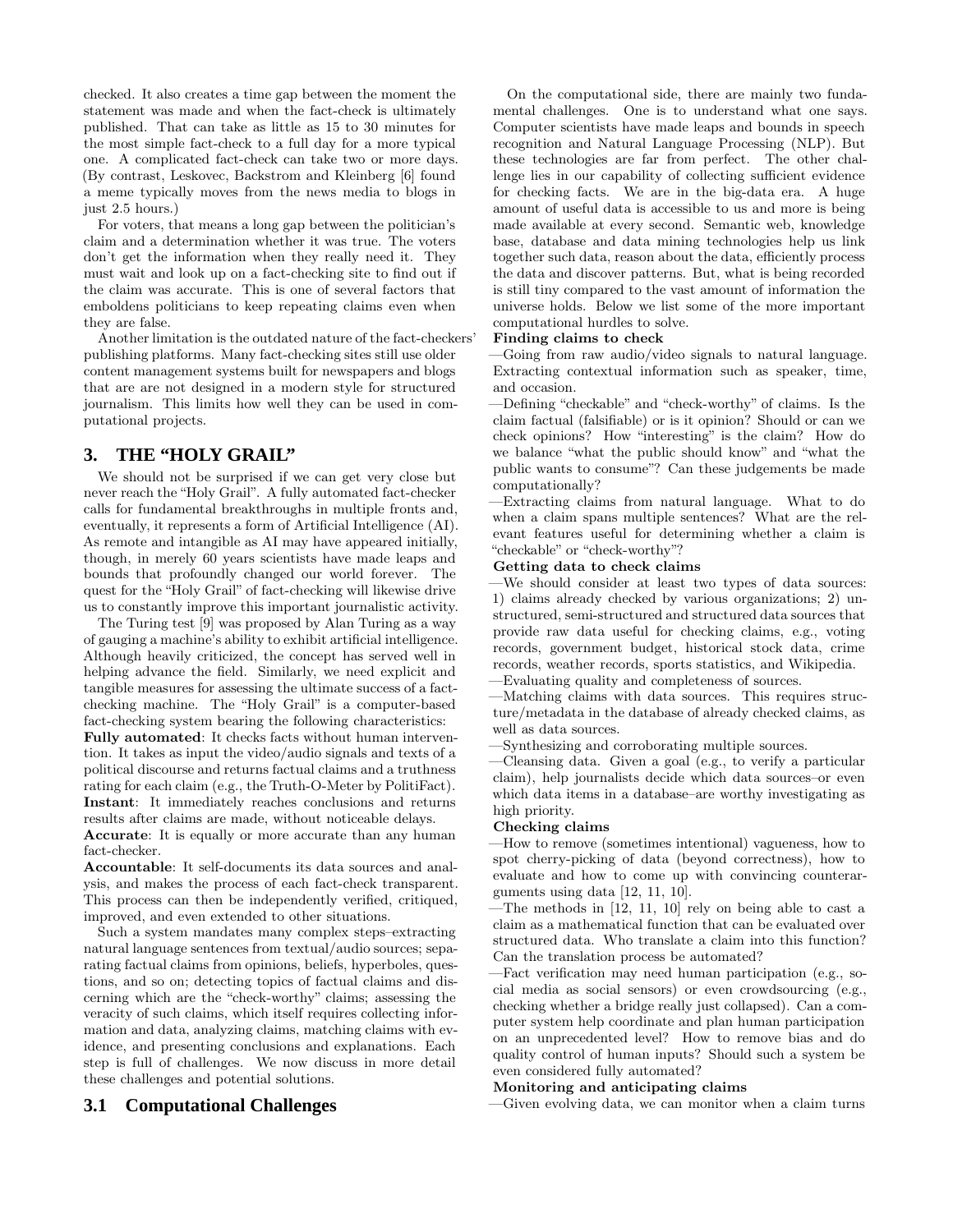false/true [5, 10]. Can we anticipate what claims may be made soon? That way, we can plan ahead and be proactive. —Challenges in scalable monitoring and parallel detection of a massive number of claim types/templates.

## **3.2 Journalistic Challenges**

A major barrier to automation is the lack of structured journalism in fact-checking. Although there's been tremendous growth in the past few years – 20 new sites around the world just in the last year, according to the Duke Reporters' Lab – the vast majority of the world's fact-checkers are still relying on old-style blog platforms to publish their articles. That limits the articles to a traditional headline and text rather than a newer structured journalism approach that would include fields such as statement, speaker and location that would allow for real-time matching. There are no standards for data fields or formatting. The articles are just published as plain text.

There also is no single repository where fact-checks from various news organizations are catalogued. They are kept in the individual archives of many different publications, another factor that makes real-time matching difficult. Another journalistic barrier is the inconsistency of transparency. Some fact-checkers distill their work to very short summaries, while others publish lengthy articles with many quotations and citations. $3 \text{ The lack of structure, the absence}$ of a repository and the inconsistency in publishing provides a lack of uniformity for search engines, which do not distinguish fact-checks from other types of editorial content in their search results.

Another challenge is the length of time it takes to publish more difficult fact-checks and to check multiple claims from the same event. PolitiFact, for example, boasted that it published 20 separate checks from the Aug. 6 Republican presidential debate. But it took six days for it to complete all of those checks. <sup>4</sup>

## **4. CLAIMBUSTER**

ClaimBuster is a tool that helps journalists find claims to fact-check. Figure 1 is the screenshot of the current version of ClaimBuster. For every sentence spoken by the participants of a presidential debate, ClaimBuster determines whether the sentence has a factual claim and whether its truthfulness is important to the public. As shown in Figure 1, to the left of each sentence there is a score ranging from 0 (least likely an important factual claim) to 1 (most likely). The calculation is based on machine learning models built from thousands of sentences from past debates labeled by humans. The ranking scores help journalists prioritize their efforts in assessing the varacity of claims. ClaimBuster will free journalists from the time-consuming task of finding check-worthy claims, leaving them with more time for reporting and writing. Ultimately, ClaimBuster can be expanded to other discourses (such as interviews and speeches) and also adapted for use with social media.

## **4.1 Classification and Ranking**

We model ClaimBuster as a classifier and ranker and we take a supervised learning approach to construct it. We cate-

4 http://www.politifact.com/truth-o-





gorize sentences in presidential debates into three categories: Non-Factual Sentence (NFS): Subjective sentences (opinions, beliefs, declarations) and many questions fall under this category. These sentences do not contain any factual claim. Below are some examples.

- But I think it's time to talk about the future.
- You remember the last time you said that?

Unimportant Factual Sentence (UFS): These are factual claims but not check-worthy. The general public will not be interested in knowing whether these sentences are true or false. Fact-checkers do not find these sentences as important for checking. Some examples are as follows.

- Next Tuesday is Election Day.
- Two days ago we ate lunch at a restaurant.

Check-worthy Factual Sentence (CFS): They contain factual claims and the general public will be interested in knowing whether the claims are true. Journalists look for these type of claims for fact-checking. Some examples are:

- He voted against the first Gulf War.
- Over a million and a quarter Americans are HIV-positive. Given a sentence, the objective of ClaimBuster is to derive a score that reflects the degree by which the sentence belongs to CFS. Many widely-used classification methods support ranking naturally. For instance, consider a Support Vector Machine (SVM). We treat CFSs as positive examples and both NFSs and UFSs as negative examples. SVM finds a decision boundary between the two types of training examples. Following Platt's scaling technique [8], for a given sentence  $x$  to be classified, we calculate the posterior probability  $P(class = CFS|x)$  using the SVM's decision function. The probability scores of all sentences are used to rank them.

## **4.2 Data Collection**

We constructed a labeled dataset of sentences spoken by presidential candidates in all past general election presidential debates. Each sentence is given one of three possible labels– NFS, UFS, CFS.



Figure 2: Data Collection Interface

<sup>3</sup> http://reporterslab.org/study-explores-new-questions-aboutquality-of-global-fact-checking/

meter/article/2015/aug/12/20-fact-checks-republican-debate/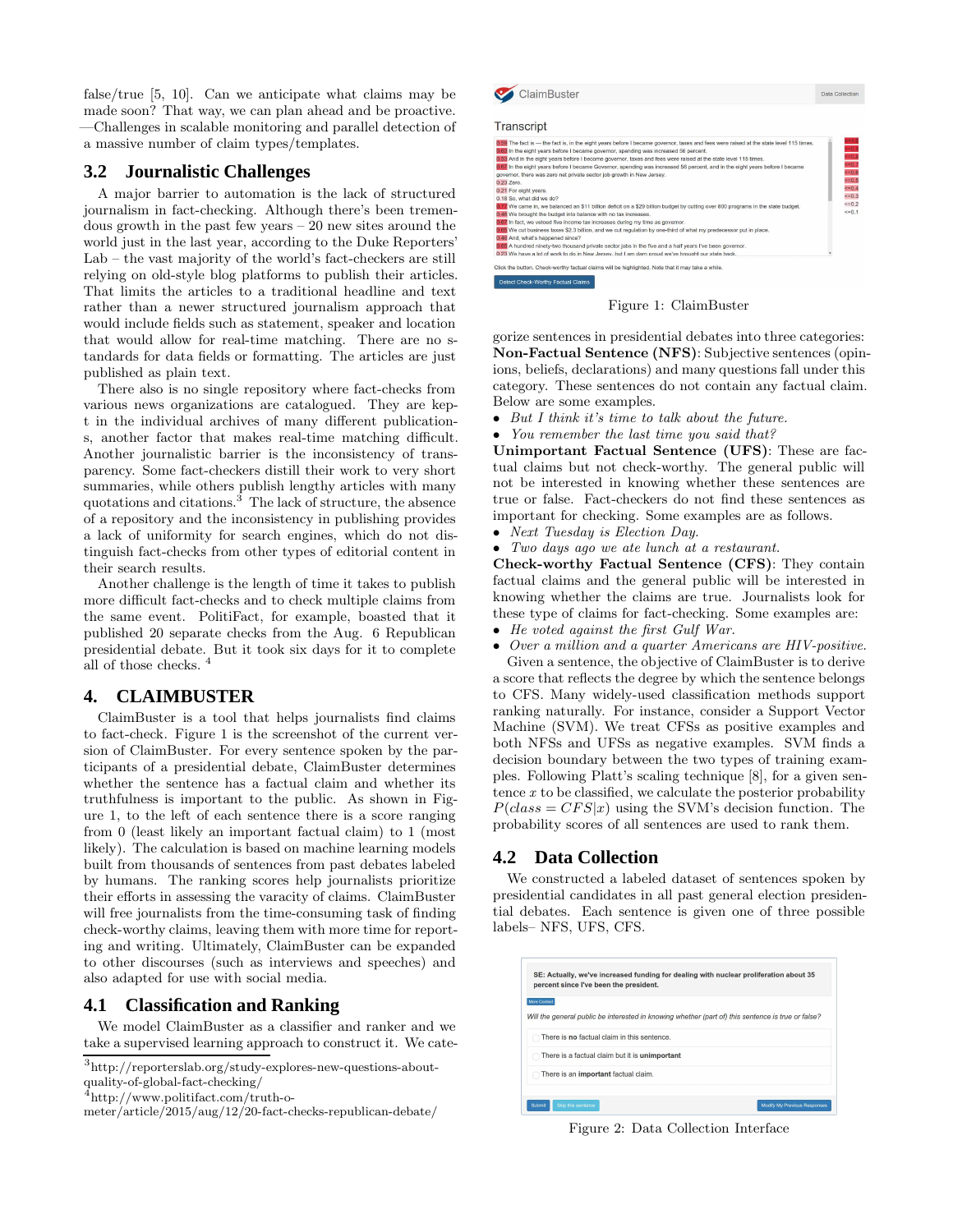Table 1: Performance

|    | Precision | Recall | '-measure |
|----|-----------|--------|-----------|
| NF | 0.90      | 0.96   | -93       |
|    | $_{0.65}$ | 0.26   | 1.37      |
|    |           |        |           |

Table 2: Ranking Accuracy: Past Presidential Debates

| k   | P@k   | AvgP  | nDCG  |
|-----|-------|-------|-------|
| 10  | 1.000 | 0.024 | 1.000 |
| 25  | 1.000 | 0.059 | 1.000 |
| 50  | 1.000 | 0.118 | 1.000 |
| 100 | 0.960 | 0.223 | 0.970 |
| 200 | 0.940 | 0.429 | 0.951 |
| 300 | 0.853 | 0.575 | 0.881 |
| 400 | 0.760 | 0.667 | 0.802 |
| 500 | 0.690 | 0.737 | 0.840 |

There have been a total of 30 presidential debates in the past. We parsed the debate transcripts and extracted 23075 sentences spoken by the candidates. Furthermore, we only kept the 20788 sentences that have at least 5 words.

To label the sentences, we developed a data collection website. Journalists, professors and university students were invited to participate. A participant was given one sentence at a time and was asked to label it with one of the three possible options as shown in Figure 2, corresponding to the three labels (NFS, UFS, CFS).

In 3 months, we accumulated 226 participants. To detect spammers and low-quality participants, we used 600 screening sentences, picked from all debate episodes. Three experts agreed upon their labels. On average, one out of every ten sentences given to a participant (without letting the participant know) was randomly chosen to be a screening sentence selected from the pool. The participants were ranked by the degree of agreement on screening sentences between them and the three experts. The top 30% participants were considered top-quality participants. There was a reward system to encourage high quality participants. For training and evaluating our classification models, we only used a sentence if its label was agreed upon by two topquality participants. Thereby we got 8015 sentences (5860 NFSs, 482 UFSs, 1673 CFSs).

# **4.3 Feature Extraction**

We extracted multiple categories of features from the sentences. We use the following sentence to explain the features.

When President Bush came into office, we had a budget surplus and the national debt was a little over five trillion.

Sentiment: We used AlchemyAPI to calculate a sentiment score for each sentence. The score ranges from -1 (most negative sentiment) to 1 (most positive sentiment). The above sentence has a sentiment score -0.846376.

Length: This is the word count of a sentence. Natural language toolkit NLTK was used for tokenizing a sentence into words. The example sentence has length 21.

Word: We used words in sentences to build tf-idf features. After discarding rare words that appear in less than three sentences, we got 6130 words. We did not apply stemming or stopword removal.

Part-of-Speech (POS) Tag: We applied NLTK POS tagger on all sentences. There are 43 POS tags in the corpus. We constructed a feature for each tag. For a sentence, the count of words belonging to a POS tag is the value of the corresponding feature. In the example sentence, there are

Table 3: Ranking Accuracy: 2015 Republican Debate

| k   | P@k   | AvgP  | nDCG  |
|-----|-------|-------|-------|
| 10  | 0.400 | 0.046 | 0.441 |
| 20  | 0.450 | 0.084 | 0.456 |
| 30  | 0.367 | 0.098 | 0.401 |
| 40  | 0.325 | 0.111 | 0.368 |
| 50  | 0.300 | 0.122 | 0.346 |
| 60  | 0.300 | 0.139 | 0.356 |
| 70  | 0.300 | 0.154 | 0.390 |
| 80  | 0.275 | 0.159 | 0.401 |
| 90  | 0.267 | 0.169 | 0.422 |
| 100 | 0.270 | 0.184 | 0.452 |

3 words (came, had, was) with POS tag VBD (Verb,Past Tense) and 2 words (five, trillion) with POS tag CD (Cardinal Number).

Entity Type: We used AlchemyAPI to extract entities from sentences. There are 2727 entities in the labeled sentences. They belong to 26 types. The above sentence has an entity "Bush" of type "Person". We constructed a feature for each entity type. For a sentence, its number of entities of a particular type is the value of the corresponding feature.

Feature Selection: There are 6201 features in total. To avoid over-fitting and attain a simpler model, we performed feature selection. We trained a random forest classifier for which we used GINI index to measure the importance of features in constructing each decision tree. The overall importance of a feature is its average importance over all the trees. We observed that unsurprisingly POS tag CD (Cardinal Number) is the best feature–check-worthy factual claims are more likely to contain numeric values (45% of CFS sentences in our dataset contain numeric values) and nonfactual sentences are less likely to contain numeric values (6% of NFS sentences in our dataset contain numeric values).

# **4.4 Evaluation**

We performed 3-class (NFS/UFS/CFS) classification using several supervised learning methods, including Multinomial Naive Bayes Classifier (NBC), Support Vector Machine (SVM) and Random Forest Classifier (RFC). These methods were evaluated by 4-fold cross-validation. SVM had the best accuracy in general. We experimented with various combinations of the extracted features. Table 1 shows the performance of SVM using words and POS tag features. On the CFS class, ClaimBuster achieved 79% precision (i.e., it is accurate 79% of the time when it declares a CFS sentence) and 74% recall (i.e., 74% of true CFSs are classified as CFSs). The classification models had better accuracy on NFS and CFS than UFS. This is not surprising, since UFS is between the other two classes and thus the most ambiguous. More detailed results and analyses based on data collected by an earlier date can be found in [4].

We used SVM to rank all 8015 sentences (cf. Section 4.2) by the method in Section 4.1. We measured the accuracy of the top-k sentences by several commonly-used measures, including Precision-at-k (P@k), AvgP (Average Precision), nDCG (Normalized Discounted Cumulative Gain). Table 2 shows these measure values for various k values. In general, ClaimBuster achieved excellent performance in ranking. For instance, for top 100 sentences, its precision is 0.96. This indicates ClaimBuster has a strong agreement with highquality human coders on the check-worthiness of sentences.

# **5. CASE STUDY: 2015 GOP DEBATE**

The first Republican primary debate of 2015 (the top-ten